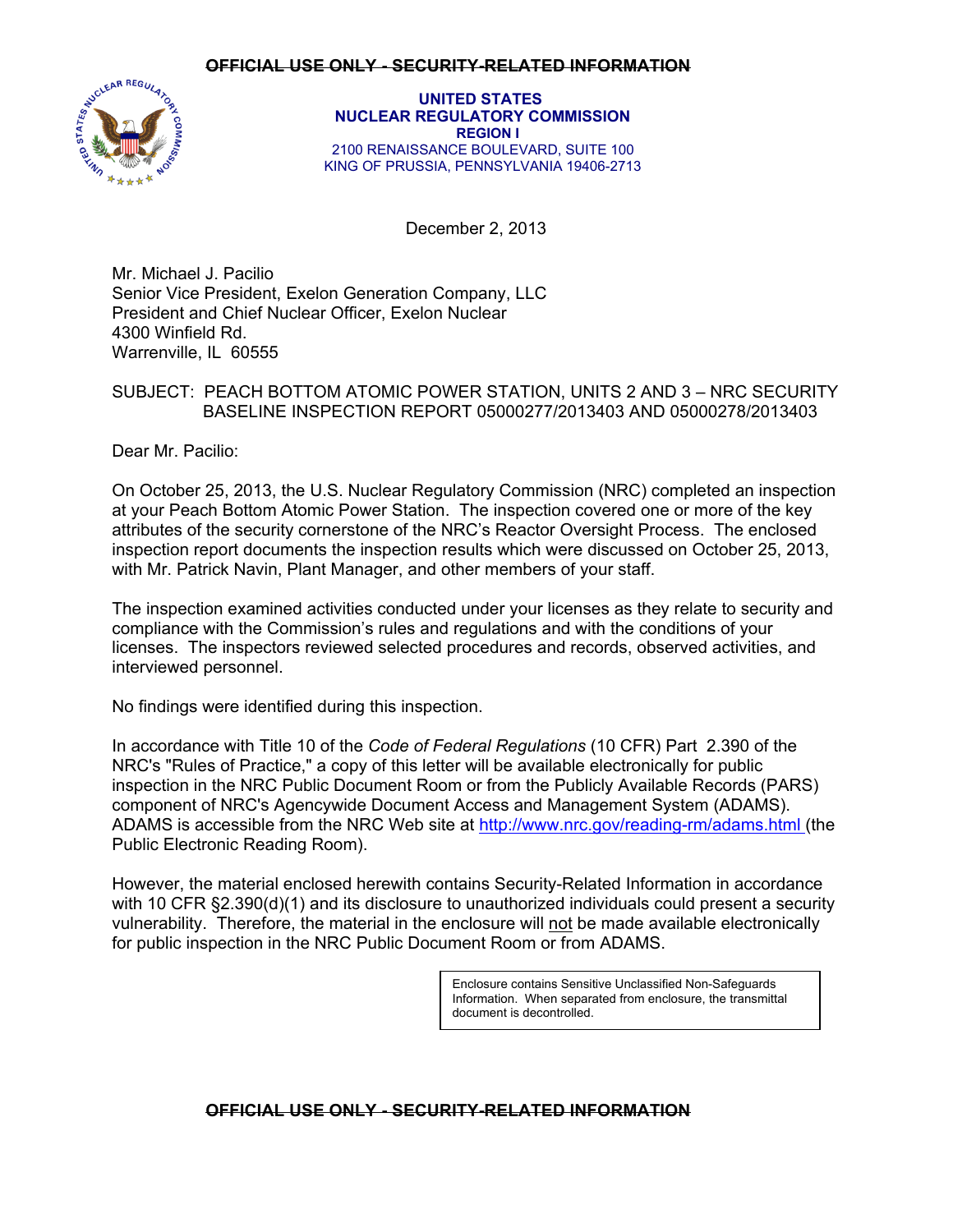M. Pacilio 2

If you choose to provide a response and Security-Related Information is necessary to provide an acceptable response, please mark your entire response "Security-Related Information – Withhold From Public Disclosure Under 10 CFR §2.390" in accordance with 10 CFR §2.390(d)(1) and follow the instructions for withholding in 10 CFR §2.390(b)(1). In accordance with 10 CFR  $\S 2.390(b)(1)(ii)$ , the NRC is waiving the affidavit requirements for your response.

Sincerely,

## */RA/*

Anthony Dimitriadis, Chief Plant Support Branch 1 Division of Reactor Safety

Docket Nos.: 50-277, 50-278 License Nos.: DPR-44, DPR-56

Enclosure:

Inspection Report 05000277/2013403, 05000278/2013403 w/Attachment: Supplemental Information

cc w/o enclosure: Distribution via ListServ

cc w/encl; w/OUO-SRI:

P. Simmons, Manager, Site Security

D. Allard, Director, PA DEP

T. Levering, MD Emergency Response Director

A. Lauland, Director, MD Office of Homeland Security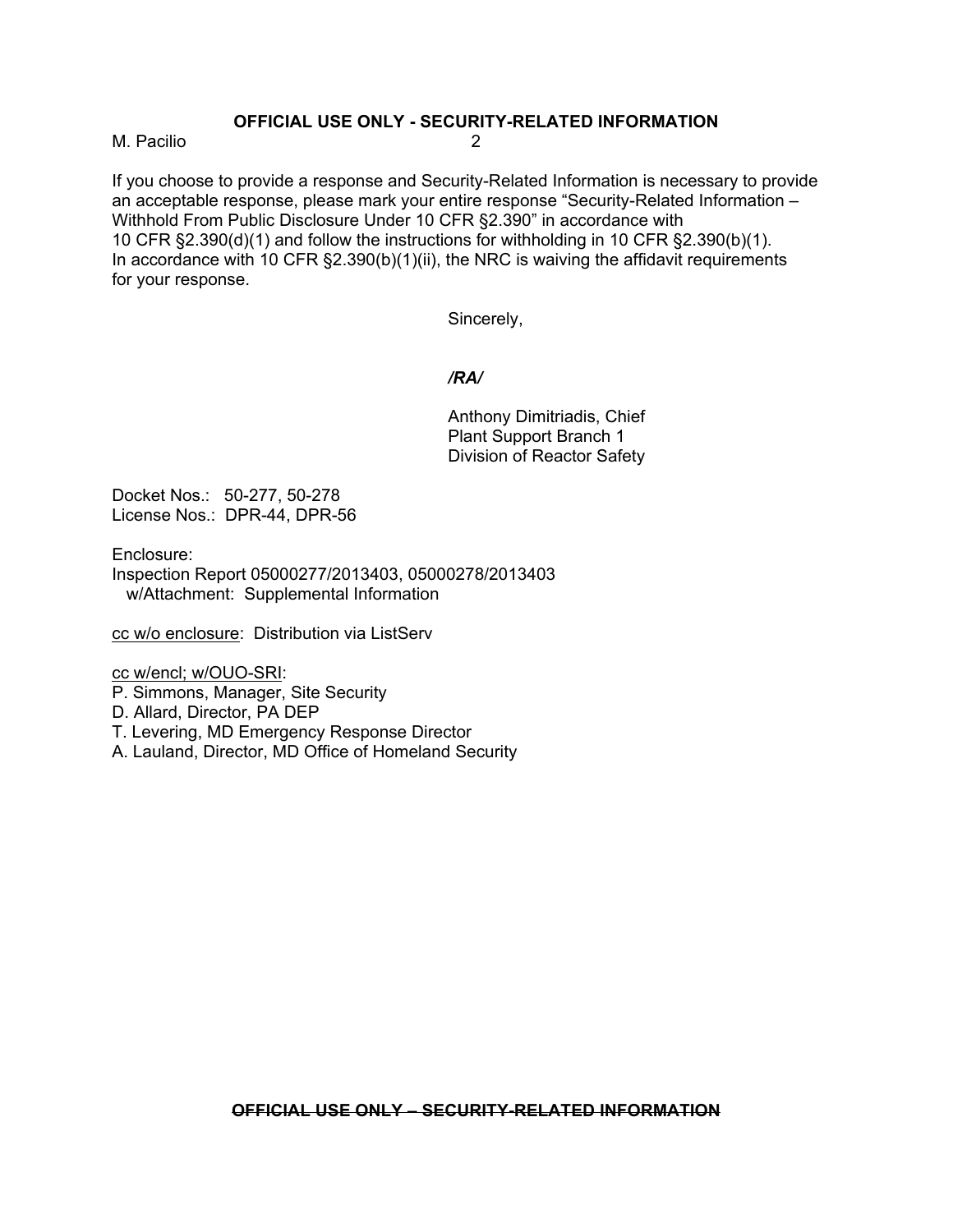M. Pacilio 2

If you choose to provide a response and Security-Related Information is necessary to provide an acceptable response, please mark your entire response "Security-Related Information – Withhold From Public Disclosure Under 10 CFR §2.390" in accordance with 10 CFR §2.390(d)(1) and follow the instructions for withholding in 10 CFR §2.390(b)(1). In accordance with 10 CFR §2.390(b)(1)(ii), the NRC is waiving the affidavit requirements for your response.

Sincerely,

*/RA/* 

Anthony Dimitriadis, Chief Plant Support Branch 1 Division of Reactor Safety

Docket Nos.: 50-277, 50-278 License Nos.: DPR-44, DPR-56

Enclosure:

Inspection Report 05000277/2013403, 05000278/2013403 w/Attachment: Supplemental Information

cc w/o enclosure: Distribution via ListServ

cc w/encl; w/OUO-SRI:

- P. Simmons, Manager, Site Security
- D. Allard, Director, PA DEP
- T. Levering, MD Emergency Response Director
- A. Lauland, Director, MD Office of Homeland Security

Distribution: See Next Page

# **Non-Public Designation Category: MD 3.4 Non-Public A.3**

DOCUMENT NAME: G:\DRS\Plant Support Branch 1\Security\2013 IR Draft\Peach Bottom\PB 2013403 Rev. 0.docx **ADAMS ACCESSION NUMBER: ML13340A810 (Cover letter)** 

**ADAMS ACCESSION NUMBER: ML13340A813 (Cover letter w/enclosure)**

| <b>Cover Letter</b><br><b>X</b> SUNSI Review      |                 | X Non-Sensitive<br>Sensitive |                | X Publicly Available<br>Non-Publicly Available |                 |
|---------------------------------------------------|-----------------|------------------------------|----------------|------------------------------------------------|-----------------|
| Cover Letter w/Enclosure<br><b>X</b> SUNSI Review |                 | Non-Sensitive<br>X Sensitive |                | Publicly Available<br>X Non-Publicly Available |                 |
| <b>OFFICE</b>                                     | <b>RI/DRS</b>   | <b>RI/DRS</b>                | <b>RI/DRS</b>  | <b>RI/DRP</b>                                  | <b>RI/DRS</b>   |
| <b>NAME</b>                                       | KHussar/JRC for | JBream/JRC for               | JCherubini/JRC | FBower/GSB for                                 | ADimitriadis/AD |
| <b>DATE</b>                                       | 11/26/13        | 11/26/13                     | 11/26/13       | 12/01/13                                       | 12/02/13        |

OFFICIAL RECORD COPY

# **OFFICIAL USE ONLY – SECURITY-RELATED INFORMATION**